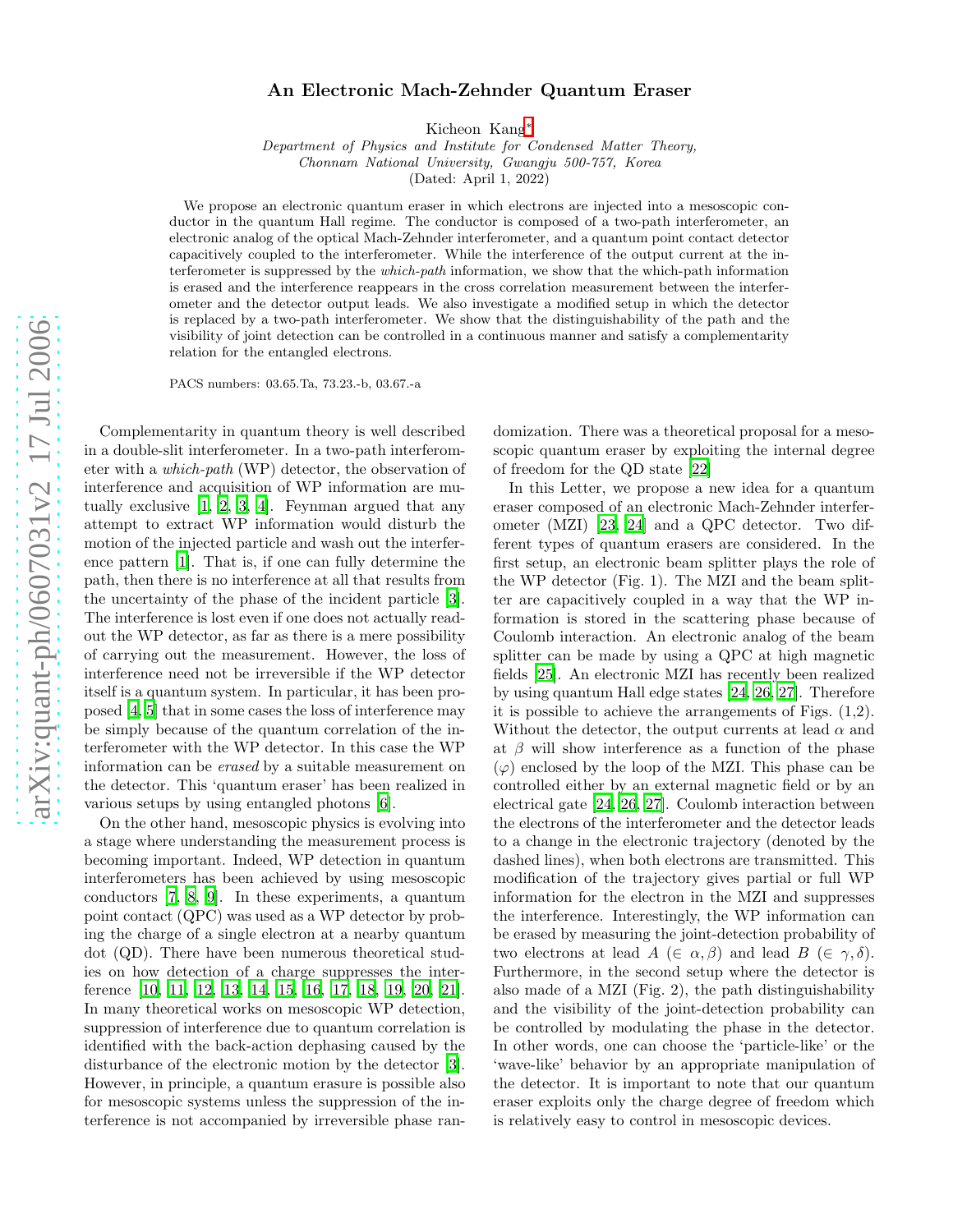<span id="page-1-1"></span>Let us consider a two-electron injection process (one from the MZI and the other from the detector) in the first setup (Fig. 1). For convenience, two types of electron creation operators are defined, namely  $c_x^{\dagger}$  and  $b_x^{\dagger}$ . The operators  $c_x^{\dagger}$  and  $b_x^{\dagger}$  create an electron at lead x and at the intermediate regions, respectively. The beam splitter, BS-i, is characterized by the scattering matrix  $S_i$  (i = 1, 2, 3)

$$
S_i = \begin{pmatrix} r_i & t'_i \\ t_i & r'_i \end{pmatrix} , \qquad (1a)
$$

which transforms the electron operators as

$$
\left(\begin{array}{cc} c_{\bar{\alpha}}^{\dagger} & c_{\bar{\beta}}^{\dagger} \end{array}\right) = \left(\begin{array}{cc} b_{\alpha}^{\dagger} & b_{\beta}^{\dagger} \end{array}\right)S_{1} , \tag{1b}
$$

$$
\left(\begin{array}{cc}b_{\alpha}^{\dagger} & b_{\beta}^{\dagger}\end{array}\right) = \left(\begin{array}{cc}c_{\alpha}^{\dagger} & c_{\beta}^{\dagger}\end{array}\right)S_{2},\tag{1c}
$$

$$
\left(\begin{array}{cc}c_{\overline{\gamma}}^{\dagger} & c_{\overline{\delta}}^{\dagger}\end{array}\right) = \left(\begin{array}{cc}c_{\gamma}^{\dagger} & c_{\delta}^{\dagger}\end{array}\right)S_3\,. \tag{1d}
$$

Before interaction at the intermediate region, the twoelectron state can be written as

$$
|\Psi_0\rangle = c_{\alpha}^{\dagger} c_{\gamma}^{\dagger} |0\rangle = (r_1 b_{\alpha}^{\dagger} + t_1 b_{\beta}^{\dagger}) \otimes (r_3 c_{\gamma}^{\dagger} + t_3 c_{\delta}^{\dagger}) |0\rangle \quad (2)
$$

where  $|0\rangle$  is the ground state without an electron injection into the conductor. Coulomb repulsion modifies the trajectory of the two electrons when both electrons are transmitted (dashed lines). Here it is assumed that the Coulomb interaction affects only the trajectory of the two electrons. The inelastic scattering is neglected. This modification of the trajectory gives an additional phase shift  $\Delta\phi$  given as

$$
\Delta \phi = 2\pi H \Delta A / \Phi_0, \qquad (3)
$$

<span id="page-1-4"></span>where H and  $\Delta A$  stand for the external magnetic field and the area enclosed by the change of the trajectory resulting from the interaction (denoted by shaded regions of Figs.(1,2)).  $\Phi_0$  is the flux quantum of an electron,  $\Phi_0 = hc/e$ . As a result, the two-electron state upon a scattering can be written as

<span id="page-1-0"></span>
$$
|\Psi\rangle = (r_1r_3b^{\dagger}_{\alpha}c^{\dagger}_{\gamma} + r_1t_3b^{\dagger}_{\alpha}c^{\dagger}_{\delta} + t_1r_3b^{\dagger}_{\beta}c^{\dagger}_{\gamma} + t_1t_3e^{i\Delta\phi}b^{\dagger}_{\beta}c^{\dagger}_{\delta})|0\rangle,
$$
\n(4)

or can be simplified as

$$
|\Psi\rangle = (r_1 b_\alpha^\dagger \chi_r^\dagger + t_1 b_\beta^\dagger \chi_t^\dagger)|0\rangle. \tag{5a}
$$

The operators  $\chi_r^{\dagger}$  and  $\chi_t^{\dagger}$  create the detector states depending on whether the electron in the MZI is reflected or transmitted, respectively. These operators are written as

$$
\chi_r^{\dagger} = r_3 c_{\gamma}^{\dagger} + t_3 c_{\delta}^{\dagger} , \qquad (5b)
$$

$$
\chi_t^{\dagger} = r_3 c_{\gamma}^{\dagger} + t_3 e^{i\Delta \phi} c_{\delta}^{\dagger} . \tag{5c}
$$

Eq. [\(5\)](#page-1-0) describes an entanglement between the MZI and the detector. One can see that  $\chi_r^{\dagger} \neq \chi_t^{\dagger}$  because of the

phase factor  $e^{i\Delta\phi}$ , and the extent of the entanglement can be controlled by changing H or  $\Delta A$ . In this way, the WP information in the MZI is stored in the detector state.

<span id="page-1-3"></span>The interference of single electrons in the MZI will be reflected in the probability of finding an electron at lead  $A \in \alpha, \beta$ ,

$$
P_A = \langle \Psi | c_A^\dagger c_A | \Psi \rangle . \tag{6}
$$

<span id="page-1-2"></span>The evaluation can be done with the help of Eqs. [\(1](#page-1-1)[,5\)](#page-1-0). The evaluation gives

$$
P_{\alpha} = 1 - P_{\beta}
$$
\n
$$
= R_1 R_2 + T_1 T_2 + 2|\nu| \sqrt{R_1 T_1 R_2 T_2} \cos(\varphi - \phi_{\nu}),
$$
\n(7)

where  $T_i = |t_i|^2$  and  $R_i = |r_i|^2$  correspond to the transmission and the reflection probability, respectively, for beam splitter BS-i. The overlap of the detector states  $\nu \equiv \langle 0 | \chi_t \chi_r^{\dagger} | 0 \rangle$  is a quantitative measure of the WP information and  $\phi_{\nu} \equiv \arg \nu$ . A small overlap indicates nearly orthogonal detector states which distinguishes the path of an electron in the MZI. The phase  $\varphi$  enclosed by the loop of the MZI is given as  $\varphi = \arg(t_1) + \arg(t_2')$  $arg(r_1) - arg(r_2)$ .

Eq. [\(7\)](#page-1-2) shows the relation between the interference fringe and the WP information stored in the detector. If the two detector states  $\chi_r^{\dagger} |0\rangle$  and  $\chi_t^{\dagger} |0\rangle$  are orthogonal (that is  $\nu = 0$ ), then the electron in the MZI acquires the complete WP information and the interference disappears. Complete WP information can be obtained for a symmetric BS-3 ( $|r_3| = |t_3| = 1/\sqrt{2}$ ) with  $\Delta \phi = \pi$ .

Acquisition of the WP information in our setup results from the quantum correlation between the two subsystems. Since the detector itself is a two-state quantum system, the WP information can be erased by a suitable measurement on the detector. Indeed, a joint detection of two electrons (one from a lead of the MZI and the other from a lead of the detector) renders a measurement of  $\Delta\phi$ impossible and therefore erases the WP information. For simplicity, our discussion is limited to the simple case in which the two beam splitters of the MZI are symmetric  $(R_i = T_i = 1/2$  for  $i = 1, 2)$ . The joint-detection probability  $P_{AB}$  denotes the probability of finding an electron at lead  $A \in \alpha, \beta$  and the other electron at lead B  $(\in \gamma, \delta)$  simultaneously, defined as

$$
P_{AB} = \langle \Psi | c_A^{\dagger} c_A c_B^{\dagger} c_B | \Psi \rangle . \tag{8}
$$

For the state  $|\Psi\rangle$  defined in Eq. [\(5\)](#page-1-0), we find

$$
P_{\alpha\gamma} = R_3 \left[ 1 + \cos \varphi \right] / 2 , \qquad (9a)
$$

$$
P_{\alpha\delta} = T_3 \left[ 1 + \cos \left( \varphi + \Delta \phi \right) \right] / 2 \,, \tag{9b}
$$

$$
P_{\beta\gamma} = R_3 \left[ 1 - \cos \varphi \right] / 2 , \qquad (9c)
$$

$$
P_{\beta\delta} = T_3 \left[ 1 - \cos \left( \varphi + \Delta \phi \right) \right] / 2. \tag{9d}
$$

This result shows that the visibility of  $P_{AB}$  is not affected by the parameter  $\nu$ . That is, the WP information encoded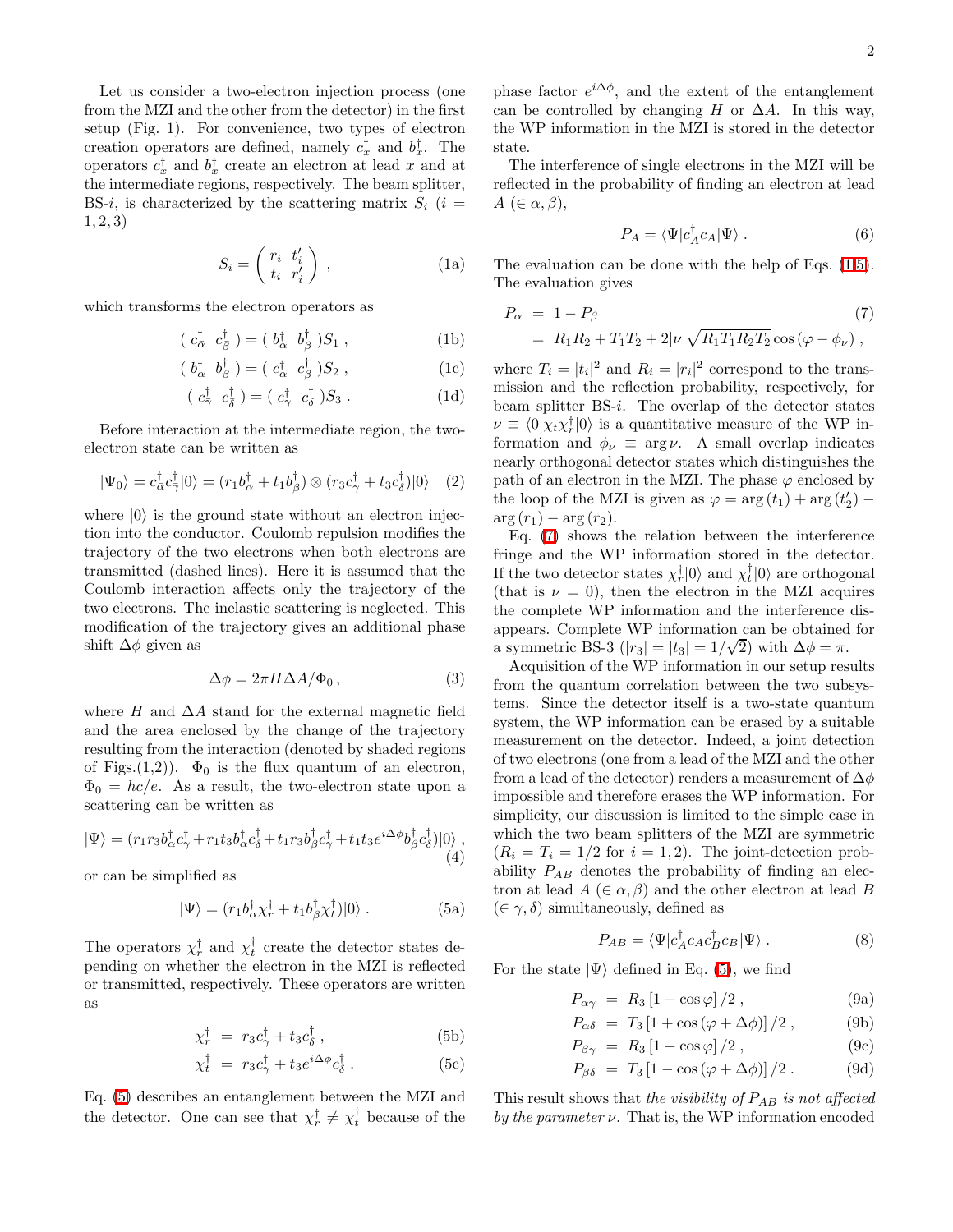in the phase shift  $\Delta \phi$  is deleted by the joint-detection measurement and the hidden coherence reappears.

Let us now consider how this effect can be verified experimentally for a mesoscopic conductor. At a voltage bias eV for the input leads  $\bar{\alpha}$  and  $\bar{\gamma}$ , we can write the 'entangled' many-body transport state as

$$
|\bar{\Psi}\rangle = \prod_{0 < E < eV} \left[ r_1 b_\alpha^\dagger(E) \chi_r^\dagger(E) + t_1 b_\beta^\dagger(E) \chi_t^\dagger(E) \right] |\bar{0}\rangle \,, \tag{10}
$$

where  $|\bar{0}\rangle$  stands for the ground state, a filled Fermi sea in all leads at energies  $E < 0$ . The crucial assumption made here is that the injected electrons from the two sources interact with each other and are transmitted as entangled pairs as illustrated in Fig. 1.

For the state  $|\Psi\rangle$ , the output current at lead A  $(I_A)$ is proportional to the probability of finding an electron at this lead,  $I_A = (e^2/h)P_A V$ , at zero temperature. The zero-frequency cross correlation,  $S_{AB}$ , of the current fluctuations,  $\Delta I_A$  and  $\Delta I_B$ , is defined as [\[25](#page-4-10)]

$$
S_{AB} = \int dt \langle \bar{\Psi} | \Delta I_A(t) \Delta I_B(0) + \Delta I_B(0) \Delta I_A(t) | \bar{\Psi} \rangle , \qquad (11)
$$

where  $\Delta I_A = I_A - \langle I_A \rangle$  and  $\Delta I_B = I_B - \langle I_B \rangle$ . For  $A \in \alpha, \beta$  and  $B \in \gamma, \delta$ , this cross correlator provides information about the two-particle interactions between the MZI and the detector. After some algebra, one can find the following useful relation:

$$
S_{AB} = \frac{2e^2}{h} eV(P_{AB} - P_A P_B) . \tag{12}
$$

Therefore the values of the single-particle  $(P_A)$  and the joint-detection  $(P_{AB})$  probabilities can be obtained by measuring the current and the zero-frequency cross correlation.

For the first setup shown in Fig. 1, the WP information is contained in the detector by the entanglement of the electronic trajectories and is erased by measuring the coincidence count. Next, we consider a modified setup where another beam splitter (BS-4) is inserted in the detector (see Fig. 2) so that the detector itself is also a MZI. In the following, the upper MZI is labeled as "MZI-s" and the lower MZI as "MZI-d". In this geometry, the WP information may be erased, or marked, or partially erased by appropriate control of the detector. The control of the WP information is possible in a continuous manner as a function of the phase  $(\varphi_d)$  enclosed by the loop of the MZI-d.

In addition to the scattering matrices defined in Eq. [\(1\)](#page-1-1), we need another scattering matrix  $S_4$  to describe the BS-4 introduced in the same as that expressed in Eq. [\(1\)](#page-1-1). The probability of finding a single electron at lead A,  $P_A$   $(A \in \alpha, \beta)$ , is the same as that of Eq. [\(6\)](#page-1-3). This is because the quantity  $\nu$  is not modified by the unitary scattering process at the BS-4. On the other hand,

the joint-detection probability is given, for instance, as

<span id="page-2-2"></span>
$$
P_{\alpha\gamma} = |r_1 r_2 u_\gamma + t_1 t_2' v_\gamma|^2 , \qquad (13)
$$

where the coefficient  $u_{\gamma} \equiv r_3r_4 + t_3t'_4$   $(v_{\gamma} \equiv r_3r_4 +$  $t_3t'_4e^{i\Delta\phi}$  represents the amplitude of finding an electron at lead  $\gamma$  under the condition that the electron in the MZI-s passes through the upper (lower) path. These coefficients can be controlled through the phase  $\varphi_d$  enclosed by the loop of the detector given as  $\varphi_d =$  $\phi_{t_3} + \phi_{t_4} - \phi_{r_3} - \phi_{r_4}$ . For example,  $|u_\gamma|$  and  $|v_\gamma|$  are given as  $|u_{\gamma}| = |1+e^{i\varphi_d}|/2$  and  $|v_{\gamma}| = |1-e^{i\varphi_d}|$ , for the symmetric beam splitters in MZI-d  $(R_3 = T_3 = 1/2, R_4 = T_4 =$ 1/2). The other joint-detection probabilities can be evaluated in a similar way. The two amplitudes,  $r_1r_2u_\gamma$  and  $t_1 t_2' v_\gamma$ , (schematically drawn in Fig. 2(b) and (c), respectively) are indistinguishable and lead to the interference fringe for  $P_{\alpha\gamma}$  with its visibility given by

<span id="page-2-0"></span>
$$
\mathcal{V} = \frac{2\sqrt{R_1 R_2 T_1 T_2} |u_\gamma||v_\gamma|}{R_1 R_2 |u_\gamma|^2 + T_1 T_2 |v_\gamma|^2} \,. \tag{14}
$$

One can find that  $0 \leq V \leq 1$ . This result shows that the visibility of the joint-detection probability can be controlled through the phase  $\varphi_d$ . In other words, the WP information in the MZI-s can be marked  $(V = 0)$ , erased  $(V = 1)$ , or partially erased  $(0 < V < 1)$ , by its entangled twin in the MZI-d.

The observations of the interference pattern and the acquisition of the path information are mutually exclusive. In the following, we quantitatively express this interferometric duality. Visibility,  $V$ , of Eq. [\(14\)](#page-2-0) is a measure of the interference fringe. On the other hand, the amount of the path information can be expressed by the distinguishability of the two paths (Fig. 2(b,c)) defined as

$$
\mathcal{D} \equiv \frac{|R_1 R_2 |u_\gamma|^2 - T_1 T_2 |v_\gamma|^2|}{R_1 R_2 |u_\gamma|^2 + T_1 T_2 |v_\gamma|^2} \,. \tag{15}
$$

This number, which is in the range of  $0 \leq \mathcal{D} \leq 1$ , is a quantitative measure of the knowledge of the paths [\[28](#page-4-13), [29](#page-4-14)]. Then, one finds the duality relation

<span id="page-2-1"></span>
$$
\mathcal{D}^2 + \mathcal{V}^2 = 1. \tag{16}
$$

The duality relation of Eq. [\(16\)](#page-2-1) can be tested experimentally. The visibility is obtained from the interference pattern of  $P_{\alpha\gamma}$  (Eq. [\(13\)](#page-2-2)). The distinguishability is available in an independent measurement of  $|u_{\gamma}|^2$  and  $|v_{\gamma}|^2$ . The quantities  $|u_{\gamma}|^2$  and  $|v_{\gamma}|^2$  are proportional to the output current at lead  $\gamma$  in which the electron at the BS-1 is fully reflected  $(T_1 = 0)$  or fully transmitted  $(T_1 = 1)$ , respectively. This independent measurement on  $\mathcal V$  and  $\mathcal D$ is expected to reveal the duality relation.

The duality relation of Eq. [\(16\)](#page-2-1) is valid under the assumption that the two injected electrons are described by an ideal pure state. In general, the two-electron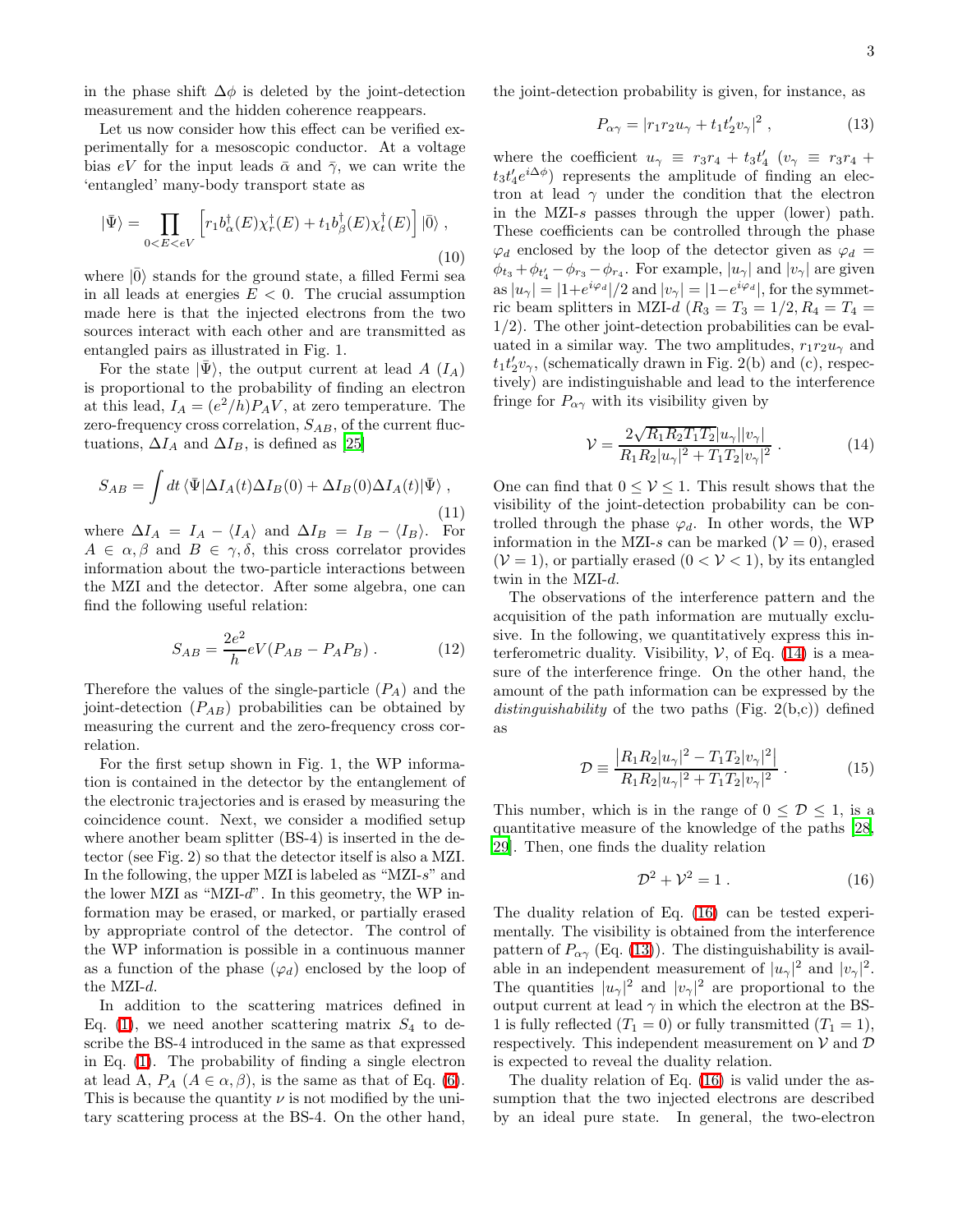state may be affected by the environment. In this case the duality relation is modified as an inequality such as  $\mathcal{D}^2 + \mathcal{V}^2 \leq 1.$ 

Our discussion on the quantum erasure is based on the interferometer-detector entanglement of the electron trajectories. This kind of entanglement has no optical analogue since the entanglement considered here is formed by the Coulomb interactions that affect the trajectories of the electrons. Further, it is also possible to study the novel two-particle correlation, such as the Bell's inequality test [\[30](#page-4-15)], using the entanglement proposed here.

Finally, we add some remarks concerning the experimental feasibility of our proposal, especially about the phase shift  $\Delta\phi$  of Eq. [\(3\)](#page-1-4) induced by the Coulomb interaction. In order to carry out the experiment, it is essential to get  $\Delta \phi \sim \pi$ . However, it is questionable if two spatially separated ballistic edge channels suffer enough Coulomb interactions leading to  $\Delta \phi \sim \pi$ . A possible solution to this question is to use two quantum Hall edge states at a filling factor of 2. That is, with appropriate control of the two edge states, one channel is used as an interferometer and the other as a detector. Indeed, it has been shown that the Coulomb interaction between the two edge channels at a filling factor of 2 is strong enough to introduce a phase shift greater than  $\pi$  [\[27](#page-4-12)]. An alternative to get a strong Coulomb-interaction-induced phase shift would be to insert a quantum dot in the interferometer as it has been conducted in the earlier WP interferometer [\[7\]](#page-3-7).

In conclusion, we have proposed a possible realization of the electronic quantum eraser by using a two-path interferometer and a quantum point contact detector in the quantum Hall regime. The Coulomb interaction between the interferometer and the detector induces a phase shift that enables the which-path detection. We have shown that the which-path information can be erased by a joint-detection measurement and then the hidden coherence reappears. Furthermore, it is possible to choose the 'particle-like' or the 'wave-like' behavior by appropriate control of the detector in a modified setup.

- <sup>∗</sup> Electronic address: [kckang@chonnam.ac.kr](mailto:kckang@chonnam.ac.kr)
- <span id="page-3-1"></span><span id="page-3-0"></span>[1] R. Feynman, R. Leighton, and M. Sands, The Feynman Lectures on Physics Vol. III (Addison Wesley, Reading, 1965).
- <span id="page-3-2"></span>[2] W. K. Wootters and W. H. Zurek, Phys. Rev. D 19, 473 (1979).
- <span id="page-3-3"></span>[3] A. Stern, Y. Aharonov, and Y. Imry, Phys. Rev. A 41, 3436 (1990).
- <span id="page-3-4"></span>[4] M. O. Scully, B.-G. Englert, and H. Walther, Nature 351, 111 (1991).
- [5] M. O. Scully and K. Drühl, Phys. Rev. A **25**, 2208 (1982).
- <span id="page-3-6"></span><span id="page-3-5"></span>[6] A. G. Zajonc, L. Wang, X. Ou and L. Mandel, Nature 353, 507 (1991); P. G. Kwiat, A. M. Steinber and R. Y. Chiao, Phys. Rev. A 45, 7729 (1992); T. J. Her-



FIG. 1: A schematic diagram of the first setup for an electronic Mach-Zehnder quantum eraser consisting of a Mach-Zehnder interferometer and a QPC detector. The Coulomb interaction between the two electrons modifies their trajectories, giving rise to a change of the areas,  $\Delta A$ . The interference of the output currents at leads  $\alpha$ ,  $\beta$  fully or partially vanishes by the which-path information encoded in the phase shift  $\Delta\phi$ of Eq. [\(3\)](#page-1-4). The interference reappears by a joint-detection count (zero-frequency cross correlation) between a lead of the interferometer  $(\alpha, \beta)$  and a lead in the detector  $(\gamma, \delta)$ .



FIG. 2: (a) A schematic diagram of the 2st setup for an electronic Mach-Zehnder quantum eraser consisting of two coupled Mach-Zehnder interferometers with one being used as an interferometer (MZI-s) and the other as a detector (MZI-d). In this geometry, the path information of the MZI-s may be erased or restored by appropriate choices of the phase  $\varphi_d$  in the detector. (b,c) Two indistinguishable processes for jointdetection at leads  $\alpha$  and  $\gamma$ .

zog, P. G. Kwiat, H. Weinfurter and A. Zeilinger, Phys. Rev. Lett. 75, 3034 (1995); T.-G. Noh and C. K. Hong, J. Korean Phys. Soc. 33, 383 (1998); Y.-H. Kim, R. Yu, S. P. Kulik, Y. Shih and M. O. Scully, Phys. Rev. Lett. 84, 1 (2000).

- <span id="page-3-7"></span>[7] E. Buks, R. Schuster, M. Heiblum, D. Mahalu, and V. Umansky, Nature 391, 871 (1998).
- <span id="page-3-8"></span>[8] D. Sprinzak, E. Buks, M. Heiblum, and H. Shtrikman, Phys. Rev. Lett. 84, 5820 (2000).
- [9] M. Avinun-Kalish, M. Heiblum, A. Silva, D. Mahalu, and V. Umansky, Phys. Rev. Lett. 92, 156801 (2004).
- <span id="page-3-10"></span><span id="page-3-9"></span>[10] I. L. Aleiner, N. S. Wingreen, and Y. Meir, Phys. Rev. Lett. 79, 3740 (1997).
- <span id="page-3-11"></span>[11] S. A. Gurvitz, Phys. Rev. B 56, 15215 (1997).
- <span id="page-3-12"></span>[12] Y. Levinson, Europhys. Lett. **39** 299 (1997).
- <span id="page-3-13"></span>[13] G. Hackenbroich, B. Rosenow, and H. A. Weidenmüller, Phys. Rev. Lett. 81, 5896 (1998).
- <span id="page-3-14"></span>[14] L. Stodolsky, Phys. Lett. B **459**, 193 (1999).